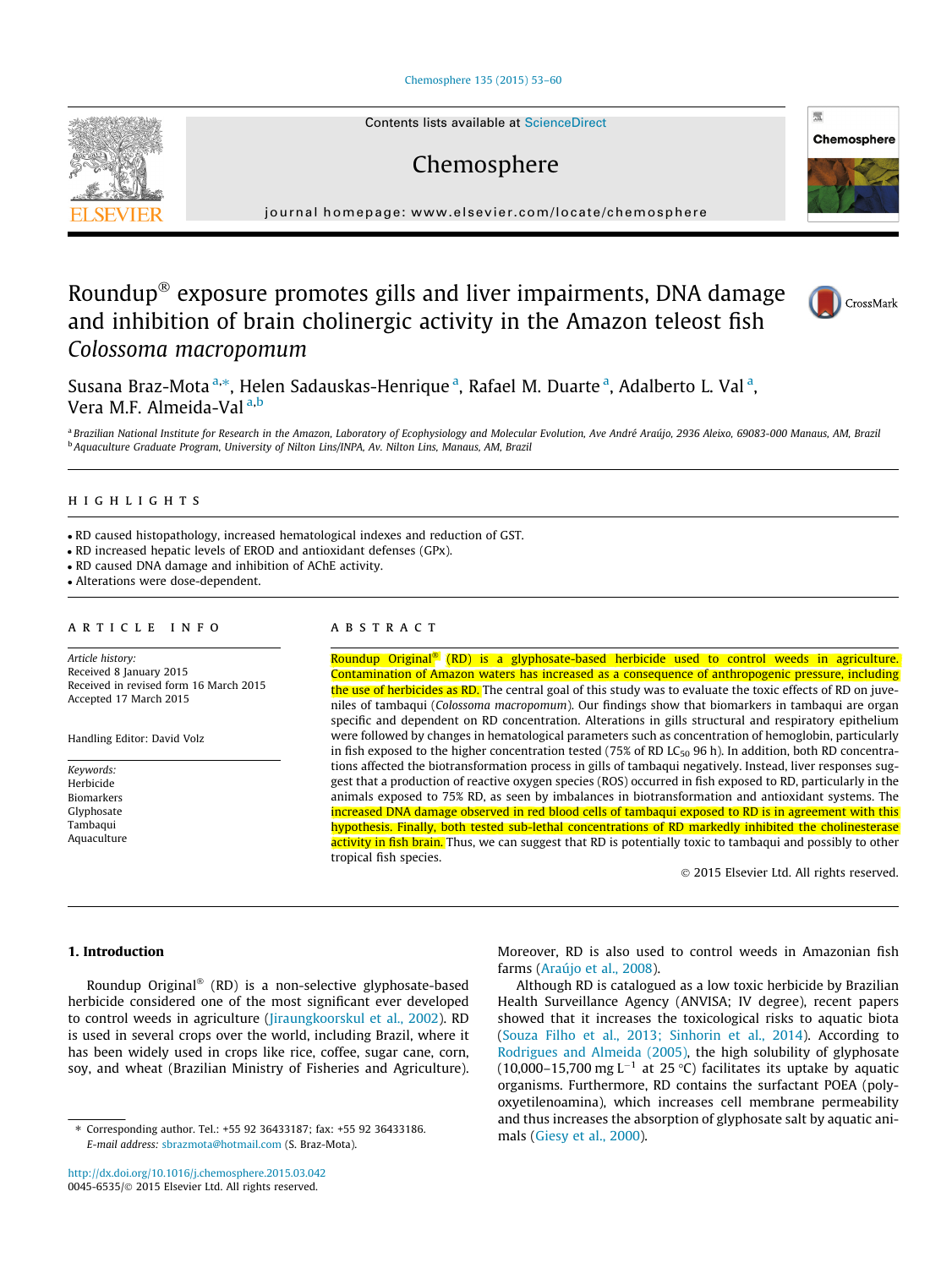Biochemical, physiological, morphological, neurological, and genotoxic effects of RD have been previously reported for many teleost species (Neskovic et al., 1996; Jiraungkoorskul et al., 2002; Lushchak et al., 2009). Xenobiotic metabolism generates and accumulates reactive oxygen species (ROS) in fish tissues acutely exposed to RD, which in turn promotes the oxidation of lipids and proteins, and also results in oxidative damages in DNA. The biotransformation enzymes Ethoxyresorufin-O-deethylase (EROD) and glutathione-S-transferase (GST) are important to avoid ROS damages in the cells. EROD is responsible for introducing a functional group –OH in xenobiotic molecules, turning them more hydrophilic and thereby more easily excreted, while GST catalyzes the conjugation of reduced glutathione (GSH) with proper electrophilic substrates (Haluzová et al., 2011). The superoxide dismutase (SOD) is also one of the first enzymes of antioxidant defense system promoting the dismutation of  $O<sub>2</sub>^-$  in hydrogen peroxide  $(H<sub>2</sub>O<sub>2</sub>)$ , which is used as substrate by glutathione peroxidase (GPx) (Van der Oost et al., 2003). Genotoxic and neurotoxic effects in fish have been related to failures in these xenobiotic mechanisms (Singh et al. 1988). The enzyme Acetylcholinesterase (AChE) is essential in the control of many nervous functions in animals and usually shows strong inhibition by organophosphorated compounds, favouring the breakdown of acetylcholine followed by increased levels of AChE in synapses (Bretaud et al., 2000). In addition, genotoxic damage in fish erythrocytes has been extensively used as an important biomarker in toxicological studies because it detects single- and double-strand DNA breakdowns in animals acutely exposed to xenobiotics (Singh et al., 1988).

Recent studies have addressed the effects of RD exposure on Neotropical fish species. Studying Piaractus mesopotamicus, Shiogiri et al. (2012) showed no evident damage of gill morphology in animals exposed for 48 h to sub-lethal concentrations of RD, but did observed alterations in nuclear and cellular membranes, cytoplasmic vacuolization, lipid accumulation, and glycogen depression, suggesting a strong damage in liver of exposed animals. Short-term exposure to sub-lethal concentrations of RD promoted impairment of antioxidant and biochemical biotransformation system in Prochilodus lineatus, associated to lipid peroxidation of cell membrane in gills and liver, as well as genotoxic effects in both erythrocyte and gill cells (Cavalcante et al., 2008), and inhibition of brain acetilcholineterase (Modesto and Martinez, 2010). Altogether these data show that RD exposure may be potentially hazardous to Neotropical fish fauna, even at sub-lethal levels in aquatic environments.

The Amazon fish Colossoma macropomum, locally known as tambaqui, is economically important and is the most farmed native fish species in Brazilian Amazon (Santos et al., 2013). C. macropomum is also farmed in many tropical countries. Currently, the toxicological risk of RD to both natural fish stocks and farmed fish in the Amazon is increasing, as RD has been widely used in several agriculture crops in the region and applied as a non-selective herbicide around aquaculture fish tanks to control aquatic weed plants (Araújo et al., 2008). Although biochemical and physiological effects of RD on Neotropical species have been reported (Langiano and Martinez, 2008; Glusczak et al., 2011), there is a lack of information regarding toxicological risk of glyphosate-based herbicides to components of Amazon aquatic biota.

Few previous studies addressed the toxic effects of herbicides on tambaqui (Assis et al., 2010; Bravo et al., 2005). However, information of biomarkers of tambaqui exposed to sub-lethal concentrations of RD remains poorly understood. Thus, the central aim of this work was to investigate the effects of short-term exposure to two sub-lethal concentrations of RD on gill morphology and function, hematological parameters, biotransformation enzymes and antioxidant system in gills and liver of juveniles of C. macropomum. Additionally, we analyzed the effects of sub-lethal concentrations of RD on both neurological and erythrocytic DNA damage in tambaqui.

## 2. Material and methods

#### 2.1. Experimental fish

Iuveniles of *C. macropomum*  $(34.16 \text{ g} \pm 1.84; 10.98 \text{ cm} \pm 0.21)$ were obtained from a local fish farm (Fazenda Santo Antônio, Amazonas, Brasil). The animals were kept for two months in the Laboratory of Ecophysiology and Molecular Evolution (LEEM/ INPA) in INPA's well water (in  $\mu$ mol L<sup>-1</sup>; Na<sup>+</sup>, 43; Cl<sup>-</sup>, 31; K<sup>+</sup>, 10; Ca<sup>2+</sup>, 9; Mg<sup>2+</sup>, 4; pH 6.28; 6.40 mg O<sub>2</sub> L<sup>-1</sup> and 29 °C) in a 3000 L polyethylene tank with flow-thru water  $(1200 \text{ mL min}^{-1})$ . They were fed dry food pellets, 26% protein content (Nutripeixe, Purina) twice a day. Feeding was suspended two days prior to the experiments. Experimental and holding procedures followed INPA's animal care guidelines and were previously approved by INPA's animal care committee (protocol number: 030/2012).

## 2.2. Toxicity tests

After acclimation period, 18 fish were individually transferred to 18 aerated glass aquarium (2 L), one fish in each aquarium, and allowed to recover overnight before start acute toxicity tests (96 h). The toxicity of RD (i.e. 360 g of glyphosate  $L^{-1}$ ) was evaluated using two sub-lethal concentrations (nominal concentrations of 10 mg  $L^{-1}$  and 15 mg  $L^{-1}$  of glyphosate), in addition to a control group ( $n = 6$  to each treatment). RD concentrations were chosen to represent 50% and 75% of  $LC_{50}$  96 h to C. macropomum, already determined by Miyazaki et al. (2004). To start toxicity tests, RD solution was previously diluted 7.2 times (solution with nominal concentration of 50 g  $L^{-1}$  of glyphosate) and then added to the test aquaria to reach the nominal concentrations of 10 mg  $L^{-1}$  and 15 mg  $L^{-1}$  glyphosate. After the exposure, all fish were individually removed from aquaria and immediately anesthetized with buffered anesthetic  $(1 g L^{-1} MS-222$  and  $2 g L^{-1}$  NaHCO<sub>3</sub>, Sigma Aldrich). Blood was sampled with a heparinized syringe from the caudal vein. Animals were euthanized by medullar section, measured and weighted, and samples of gills, liver and brain were removed by dissection. The samples were frozen in liquid nitrogen and stored at  $-80$  °C freezer prior to analyze.

### 2.3. Analytical methods

#### 2.3.1. Histopathology analysis of gills

Gills arches were fixed in 2.5% glutaraldehyde for 24 h and dehydrated in ethanol (70%, 80% and 96%). Samples were embedded in LEICA historesin, and serial sections of  $5 \mu m$  thickness were prepared on glass slides, which were stained with toluidine blue. Samples were analyzed at  $100 \times$  magnification in an optical microscope. Histopathological alterations were evaluated semi-quantitatively using the method described by Poleksic and Mitrovic-Tutundzic (1994). Indexes based on severity of lesions were used to assess gills tissue changes:  $I = 1$   $\sum I + 10 \sum II + 100 \sum III$ , where stages I, II and III correspond to the degree of lesion: normal function of the organ  $(I = 0-10)$ , mild to moderate damage  $(I = 11-20)$ , moderate to severe (I = 21–50), severe (I = 51–100), and irreparable damage (I > 100).

## 2.3.2. Blood analysis

Hemoglobin concentration ([Hb]) was determined by cyanmethemoglobin method (Kampen and Zijlstra, 1964) in a spectrophotometer at 540 nm. Total erythrocyte counts (RBC) were read on a Neubauer chamber (Labomed microscope) using blood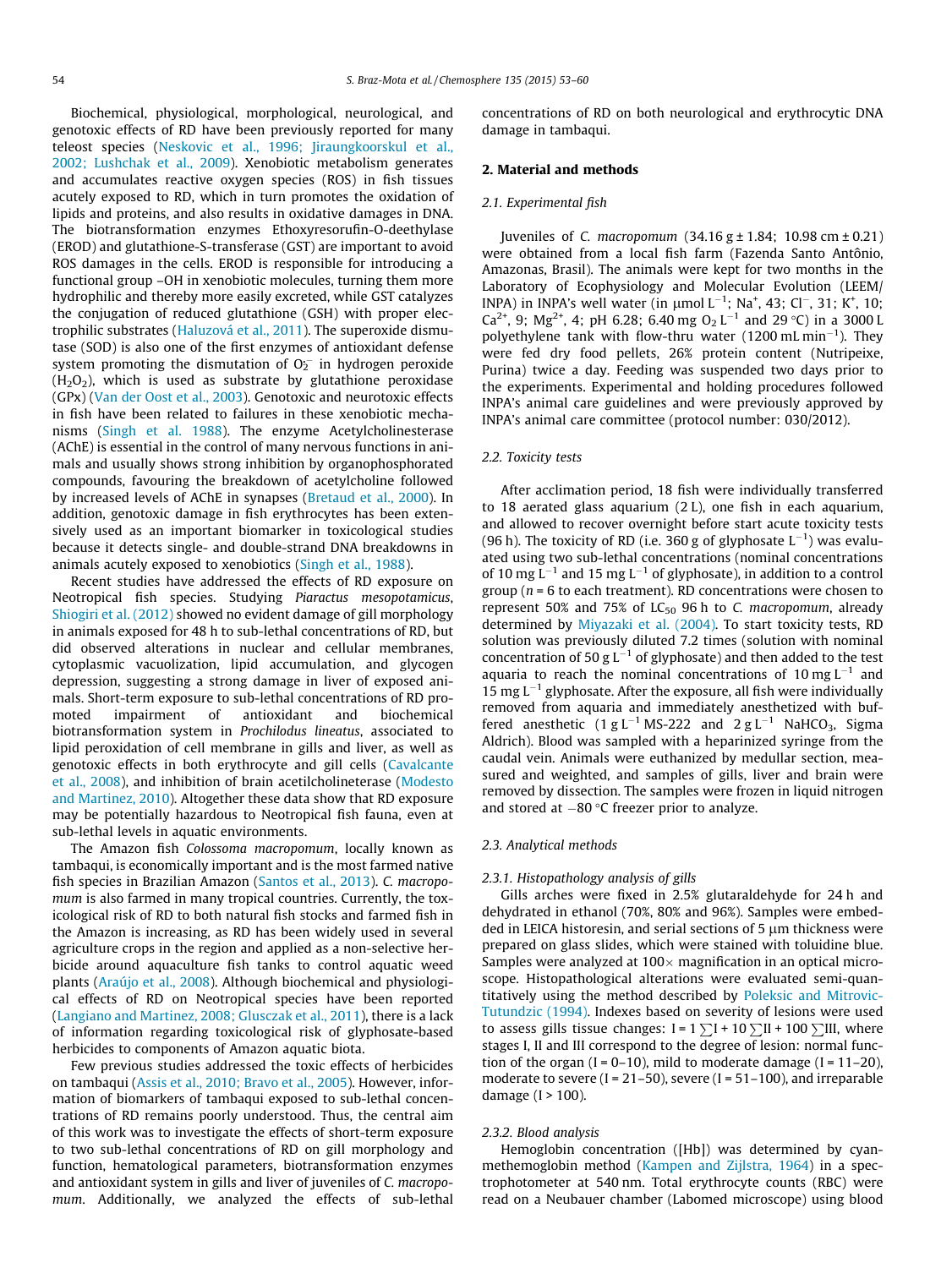diluted with formaldehyde citrate. Blood was centrifuged in microcapillary tubes and then hematocrit (Ht) was read using an appropriate card. Blood glucose content  $(g\,dL^{-1})$  was determined electrochemically using a blood glucose portable reader (Accu-Check Advantage II/Roche). The [Hb], RBC and Ht values were used to calculate corpuscular parameters: medium corpuscular volume (MCV), medium corpuscular hemoglobin concentration (MCHC) and medium corpuscular hemoglobin (MCH).

## 2.3.3. Biotransformation enzymes

CYP1A levels were determined through the analysis of liver EROD activity. Liver samples were thawed on ice, homogenized in HEPES pH 7.5, centrifuged at 12,000 g for 20 min at  $4^{\circ}$ C and the S9 post mitochondrial supernatant (PMS) collected for immediate use. EROD activity was measured using a modified method of Hodson et al. (1992). Reaction buffer was prepared with 0.1 mM HEPES pH 7.8, 0.12 mM MgSO<sub>4</sub>, 40 mg L<sup>-1</sup> bovine serum albumin (BSA), 0.5 mM NADPH (b-nicotinamide adenine dinucleotide phosphate, reduced form), and  $50 \mu$ L PMS. Addition of 0.02 mM ethoxyresorufin initiated the reaction at room temperature for 2 min and addition of HPLC grade methanol terminated it. Resorufin standards (0.000–0.085 mM) and samples were centrifuged to precipitate proteins. The fluorescence of the supernatant was read on a SpectraMax M2 Spectrometer at excitation/ emission wavelengths of 535/585 nm (slit 10 ex/10 em). EROD activity was expressed as picomoles of resorufin per mg of total protein per minute (pmol R. mg protein $^{-1}$ . min $^{-1}$ ).

GST activities in gill and liver samples were determined according to the method described by Keen et al. (1976) using 1-chloro-2,4-dinitrobenzene (CDNB) as substrate. Change in absorbance was recorded at 340 nm, and the enzyme activity was calculated as nmol CDNB conjugate formed per min per mg protein using a molar extinction coefficient of 9.6 mM cm $^{-1}$ .

#### 2.3.4. Antioxidants enzymes

Copper–zinc SOD (CuZn-SOD) activities were determined in gill and liver samples according to the method of McCord and Fridovich (1969). Inhibition of reduction rate of cytochrome c by the superoxide radical at 550 nm and 25  $\degree$ C is the basis of this method. SOD activity is expressed in U SOD per mg of protein, assuming one U of SOD as the quantity of enzyme that promotes the inhibition of 50% of reduction rate of cytochrome c. Activities of Selenium-dependent GPx (Se-GPx) were determined as described by Hopkins and Tudhope (1973), based on NADPH oxidation in the presence of GSH (0.95 mM) and  $H_2O_2$  at 340 nm. GPx is expressed in  $\mu$ mol of NADPH oxidized per min per mg of protein using a molar extinction coefficient of 6.22 mM  $cm^{-1}$ .

## 2.3.5. Genotoxicity (comet assay in erythrocytes)

Damage of DNA was measured in erythrocytes using the comet assay method as described by Singh et al. (1988) and modified by Silva et al. (2000). Microscope slides were soaked briefly in standard melting agarose solution at  $60 °C$  (1.5% normal melting agarose prepared in phosphate-buffered saline) and dried overnight. Blood was mixed with 0.75% low melting point agarose at 5% ratio (Gibco BRL) at 37 $\degree$ C and immediately poured on pre-covered slides. A coverslip was used to spread the material and then the slides were immersed in lysing solution (2.5 M NaCl, 100 mM EDTA, 10 mM Tris; pH 10–10.5; 1% Triton X-100 and 10% DMSO). After two hours, the coverslip was removed. Slides were placed in an electrophoresis chamber filled with alkaline buffer (300 mM NaOH and 1 mM EDTA, pH 12.6). Cells were exposed to alkali for 20 min. Subsequently; slides with DNA were electrophoresed for 20 min at 300 mA and 25 V at 4  $\degree$ C. All steps were conducted under red light. Then, slides were washed three times (5 min each) with 0.4 M Tris buffer, pH 7.5, to buffer the excess alkali, and were submerged in silver solution (5% sodium carbonate, 0.1% ammonia nitrate, 0.1% silver nitrate 0.25% acid tungstosilicic and 0.15% formaldehyde) for 15 min at 37  $\degree$ C to stain DNA. Randomly selected cells (100 cells from each of two replicate slides) were analyzed from each animal using an optical microscope (Leica DM205) at  $100 \times$  magnification. Cells were visually scored according to tail size into five classes (from undamaged – 0 to maximally damaged – 4). An overall score was obtained by summation all cell' scores: from completely undamaged (sum 0) to maximum damage (sum 400) (Kobayashi et al., 1995).

#### 2.3.6. Brain acetylcholinesterase (AChE)

AChE activity in brain was determined by the method of Ellman et al. (1961). Briefly, brain samples were homogenized in phosphate buffer 1:4 (0.1 M, glycerol 20%, pH 7.5). Homogenates were centrifuged for 20 min at 12,000 g (4  $\degree$ C) and the supernatant used for measurement of AChE activity. Acetylthiocholine iodide (ATC) 9 mM was used as a substrate and 5,5'-dithio-bis (2-nitrobenzoic) acid (DTNB) as color reagent. Kinetic activity of AChE was measured using a Genesis Spectronic spectrophotometer at 415 nm.

#### 2.3.7. Protein determination

Total protein was measured according to Bradford (1976) using a SpectraMax M2 and bovine serum albumin (BSA) as standard at 595 nm.

#### 2.3.8. Statistical analysis

All data are presented as mean  $\pm$  SEM ( $n = 6$ ). Prior the comparative statistical tests, distribution and homogeneity of data were checked. One-way ANOVA followed by the Dunnet's test were used to determine differences in all analyzed parameters (Biomarkers responses) between fish exposed to the treatments  $(10 \text{ mg L}^{-1})$ and 15 mg  $L^{-1}$  of RD) and the control groups. When data violated the premises of One-way ANOVA test, a non-parametric Kruskall–Wallis test was used. Statistical significance was accepted at the level of  $P < 0.05$ .

## 3. Results

Although there was no fish mortality during 96 h exposure to RD or in the control group, biomarkers responses in both gills and liver were markedly altered by exposure to RD sub-lethal concentrations. Fish exposed to both concentrations showed several pathological changes in gills. The most common histopathological changes and their respective frequencies are shown in Table 1. Filament epithelium hyperplasia and hypertrophy, epithelium lifting, aneurysm and rupture of lamellar epithelium and proliferation of mitochondria-rich cells are the changes observed in fish gills (Fig. 1), which were more frequent in fish exposed to RD 75% (Table 1).

Hematological parameters were altered only in fish exposed to 75% RD: [Hb] increased 1.3 times (P < 0.05); MCH increased 1.4 times ( $P = 0.017$ ), and MCHC 1.2 times ( $P < 0.05$ ) compared to control group (Table 2). There was no significant difference in RBC, Ht, MCV and blood glucose contents among all groups (Table 2).

Juveniles of C. macropomum exposed to RD 50% and 75% showed a decrease of 1.4 ( $P = 0.017$ ) and 2.4 times ( $P = 0.025$ ) in gills GST activity, respectively (Fig. 2A). However, no significant changes in GPx and SOD activity were observed (Fig. 2B and C).

GST activity was decreased by 1.7 times ( $P = 0.017$ ) in liver of fish exposed to 75% RD (Fig. 2A) while GPx increased 2.5 times  $(P = 0.017)$  (Fig. 2B). There was no significant difference in SOD activity in fish liver exposed to RD (Fig. 2C). Interestingly, there was an increase of 1.8 times in liver EROD activity in fish exposed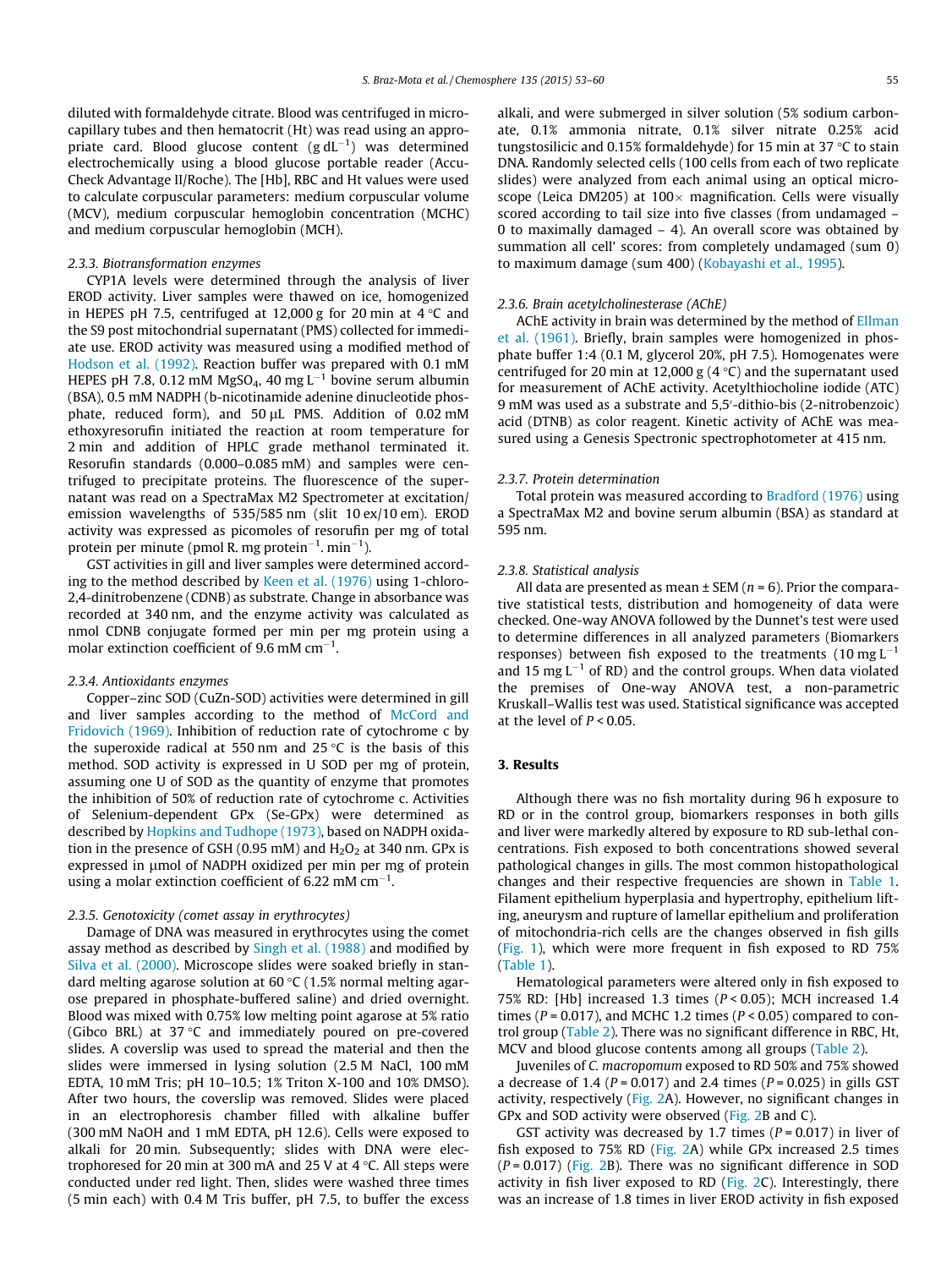#### Table 1

Histopathology and Indexes of Tissue Damage in gills of C. macropomum after 96 h exposure to 50% and 75% of RD LC $_{50}$  96 h. Values indicate the stages of damage as modified by Poleksic and Mitrovic-Tutundzic (1994). Kruskall–Wallis test was used. Data are means  $\pm$  SEM,  $n = 6$ .

| Lesion types                             | Stage        | Control                 | Treatments              |                             |
|------------------------------------------|--------------|-------------------------|-------------------------|-----------------------------|
|                                          |              |                         | 50% $LC_{50}$<br>96 h   | 75% LC <sub>50</sub> 96 h   |
| Filament hyperplasia<br>and hypertrophy  | I            | $\Omega$                | $^{++}$                 | $^{++}$                     |
| Lamellar hyperplasia<br>and hypertrophy  | L            | $\Omega$                | $^{+++}$                | $^{+++}$                    |
| Lamellar fusion                          | L            | $\Omega$                | $\Omega$                | $\Omega$                    |
| Lamellar congestion                      | L            | $\Omega$                | +                       | $\ddot{}$                   |
| Lamellar epithelium<br>lifting           | I            | $\Omega$                | $^{++}$                 | $^{+++}$                    |
| Mitochondria rich<br>cells proliferation | I            | $\Omega$                | $^{+++}$                | $^{+++}$                    |
| Mucous cells<br>proliferation            | I            | $\Omega$                | $^{++}$                 | $^{+++}$                    |
| Edema                                    | L            | $\Omega$                | $\ddot{}$               | $\Omega$                    |
| Filament epithelium<br>lifting           | $\mathbf{I}$ | $\Omega$                | $+$                     | $\Omega$                    |
| Lamellar fusion                          | $_{II}$      | $\Omega$                | $^{+++}$                | $^{+++}$                    |
| Aneurism and rupture                     | Н            | $\Omega$                | $^{++}$                 | $^{++}$                     |
| <b>Necrosis</b>                          | Ш            | $\Omega$                | $\Omega$                | $\Omega$                    |
| Fibrosis                                 | Ш            | $\Omega$                | $\Omega$                | $\Omega$                    |
| Average<br>histopathogical<br>index      |              | 2.85                    | 8.75                    | 11.28 <sup>a</sup>          |
| Effects                                  |              | Normal gill<br>function | Normal gill<br>function | Moderate to<br>heavy damage |

<sup>a</sup> Indicates significant difference from control group ( $P < 0.05$ ).

to 75% RD concentration ( $P = 0.017$ ) and no increase in fish exposed to 50% RD (Fig. 3).

Exposure to RD promoted significant genotoxic effect in tambaqui, evidenced by increases of 5.8 times ( $P = 0.025$ ) and 6.4 times  $(P = 0.017)$  in erythrocytes DNA damage of fish exposed to 50% and 75% RD, respectively (Fig. 4). In addition to the genotoxic effect, short-term exposure to RD caused a neurological disturbance in fish, as seen by brain AChE inhibition of 1.8 times ( $P = 0.017$ ) and 1.4 times ( $P = 0.025$ ) in fish exposed to 50% and 75% RD, respectively (Fig. 5).

## 4. Discussion

Several studies have described the RD effects on biochemical and hematological parameters, DNA damage, and cholinergic activity of different freshwater fish species (Cavalcante et al., 2008; Glusczak et al., 2011; Modesto and Martinez, 2010a, 2010b). However, only sporadic studies have focused on RD effects in fish of the Amazon.

Exposure of freshwater fish to sub-lethal concentration of pesticides resulted in histological damage of several tissues (Hued et al., 2012), often associated with disruptions of morpho-functional properties. In the present work, the gills of C. macropomum exposed to RD showed hypertrophy and hyperplasia in filament and lamellar epithelium, epithelial lifting, aneurysm, rupture of lamellae epithelium, and proliferation of chloride and mucous cells, that were much more severe in fish exposed to RD 75%.

Similar type of histopathological lesions, in minor frequency, has been reported to P. mesopotamicus (Shiogiri et al., 2012) and Cyprinus carpio L. (Neskovic et al., 1996) after short-term exposure to 3.0; 3.5 and 4.0 mg L<sup>-1</sup> of RD-Ready, and 5.0 and 10.0 mg L<sup>-1</sup> of N-/phosphonomethyl/glycine, respectively. These non-specific responses of gill morphology, as epithelium lifting, hypertrophy, and hyperplasia are understood as compensatory responses of brachial tissue to reduce the toxic effects of direct and indirect contact with xenobiotic (Takashima and Hibiya, 1995). However, in an attempt to reduce the xenobiotic absorption in gills, these compensatory responses could result in increased water/blood barrier in branchial lamellae of fish, which had been directly related to disturbances in respiratory and ionic status of freshwater fish (Hughes et al., 1979).

The increased hemoglobin concentration, MCH, and MCHC reported here to tambaqui exposed to RD 75% are consistent with gill morpho-functional alterations that affect the respiratory compromise in fish. In general, exposure to aquatic toxic compounds impairs the respiratory function in freshwater fish through reduction of oxygen uptake and increase in oxygen demand to maintain vital cellular processes (Nowak, 1992).

These respiratory disturbances are associated with physiological adjustments although different responses were reported for several other freshwater fish species. Glusczak et al. (2006) observed a decrease in hematocrit (Ht), hemoglobin ([Hb]) and erythrocyte count (RBC) in Leporinus obtusidens after exposure to 3, 6, 10 and 20 mg  $L^{-1}$  of glyphosate herbicide. In contrast, Modesto and Martinez (2010a) reported a significant increase in hematocrit and number of erythrocytes in P. lineatus after 24 and 96 h of exposure to commercial formulation of Roundup-Transorb® indicating the release of new erythrocytes from hematopoietic tissues into blood stream. Our findings strongly suggest that increased hemoglobin level seen in tambaqui is an adaptive response to maintain tissue oxygenation. Tambaqui has been recognized as a hypoxia tolerant fish, presenting, among other specialized physiological traits, a high hemoglobin–oxygen affinity  $(P_{50} = 2.4$  mm Hg) (Val and Almeida-Val, 1995). Thus, it is likely that the increased levels of blood hemoglobin parameters, associated with a very high oxygen carry capacity, would be an attempt to attenuate severe toxic effects of RD on their respiratory needs.

Mild changes in gill detoxification evidenced by GST activity, and no effects on antioxidant system (SOD and GPx) plus inhibition of GST in fish exposed to RD were observed in the present study. Glutathione-S-transferase, which catalyzes the conjugation of glutathione with xenobiotics in Phase II biotransformation system, has been widely recognized to play a significant role in the detoxification process in freshwater fish. Furthermore, several previous studies had reported increased GST activity in different tissues of fish exposed to different formulations of RD (Langiano and Martinez, 2008; Guilherme et al., 2010). However, some recent papers reported no effect of herbicide exposure on GST activity in gills of the freshwater mosquitofish Gambusia yucatana (Osten et al., 2005) and Poecilia vivipara (Harayashiki et al., 2013), suggesting that branchial GST is not directly involved in detoxification process in these fishes. The reduced biotransformation capacity seen in gills of tambaqui exposed to RD (GST) results from the direct toxic effect of RD on its respiratory functions. As mentioned the respiratory dysfunction is related to the histopathological damages of gills, rather than to oxidative stress generated by ROS in branchial tissue, and it is an indirect toxic effect of herbicide exposure.

Changes in biochemical biotransformation process and stimulation of antioxidant defenses occurred in tambaqui liver (75% RD) suggest that fish were under pro-oxidant stress. EROD is among the enzymes induced by CYP1A and catalyzes several xenobiotics during phase I biotransformation in liver (Van der Oost et al., 2003). EROD is an important biomarker for monitoring freshwater fish exposed to pollutants (Haluzová et al., 2011). At our best knowledge, this is the first report showing activation of hepatic EROD in a Neotropical fish species after RD exposure. Increased EROD activity has been reported in fish exposed to different herbicide formulations, as pyrethroid (Assis et al., 2009) and prochloraz (Haluzová et al., 2011). Although previous studies reported that RD exposure has no effect or causes a decrease of hepatic cytochrome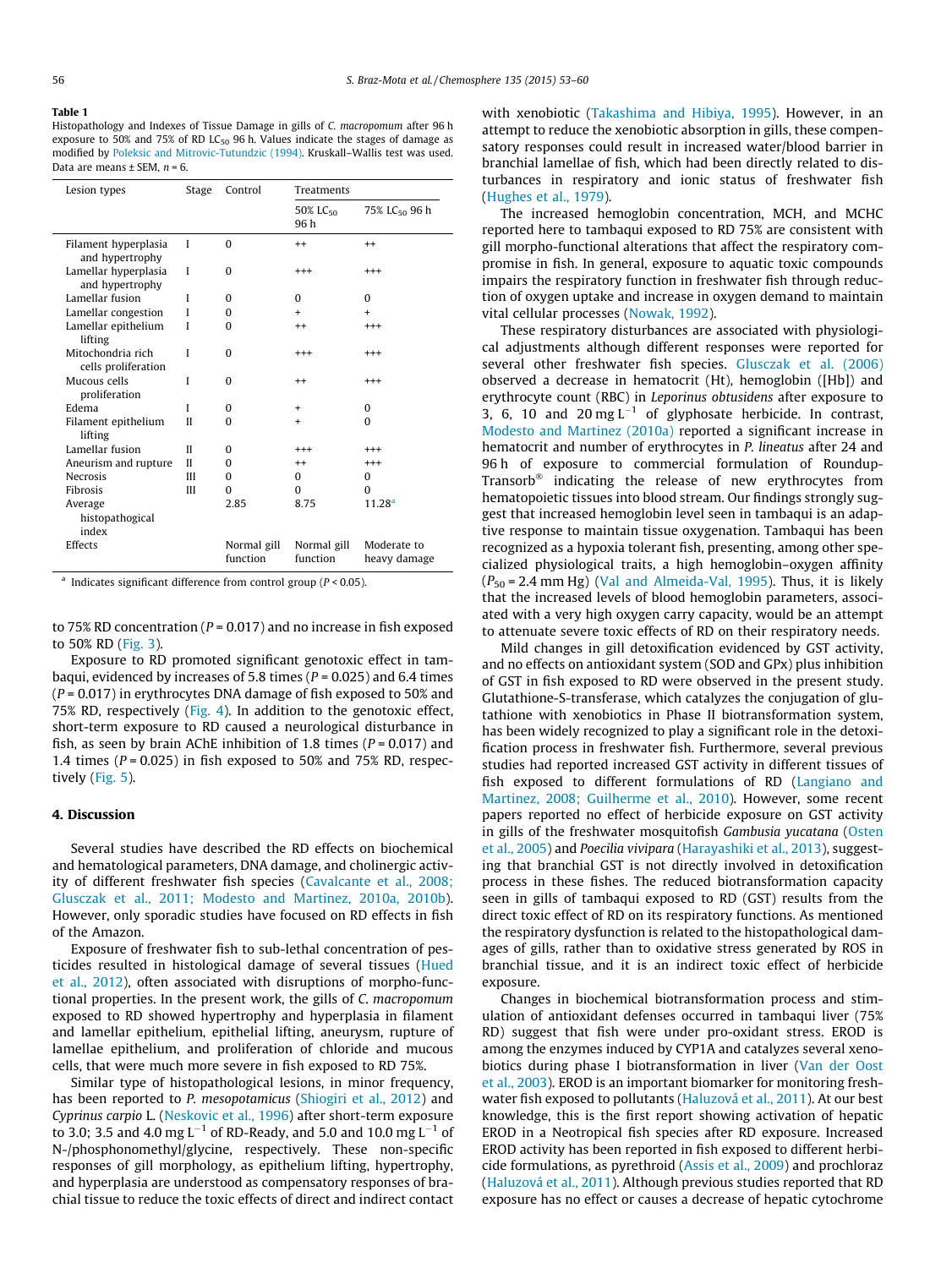

Fig. 1. Representative sagittal sections of gill of Colossoma macropomum after 96 h under control conditions and exposed to 50% and 75% of RD LC<sub>50</sub> 96 h. (A) control conditions; (B) proliferation of mitochondria rich cells (\*); (C) hyperplasia and hypertrophy of the filament epithelium (\*) and filament fusion (#); (D) congestion (\*); and (E) aneurism (\*). Note the normal structure of the filament (F) and lamellae (L) in the control. Scale bar = 200 µm.

#### Table 2

Glucose levels, hematocrit (Ht), hemoglobin concentration ([Hb]), red blood cell count (RBC) and corpuscular constants: mean corpuscular volume (MCV), mean corpuscular hemoglobin (MCH) and mean corpuscular hemoglobin concentration (MCHC) of C. macropomum after 96 h exposure to RD 50% and 75%. [Hb] and CHCM Kruskall–Wallis test was used. Data are means  $\pm$  SEM,  $n = 6$ .

| Hematological variables                     | Control          | Treatments                |                           |
|---------------------------------------------|------------------|---------------------------|---------------------------|
|                                             |                  | 50% LC <sub>50</sub> 96 h | 75% LC <sub>50</sub> 96 h |
| Glucose                                     | $68.12 \pm 5.8$  | $58 \pm 8.5$              | $59.4 \pm 8.5$            |
| Ht $(\%)$                                   | $28.37 \pm 0.8$  | $27 \pm 1.3$              | $28.1 \pm 1.2$            |
| Hb $(g \, dl^{-1})$                         | $7.57 \pm 0.2$   | $7.483 \pm 0.3$           | $10.3 \pm 0.9^a$          |
| RBC count $(\times 10^6$ mm <sup>-3</sup> ) | $1.84 \pm 0.1$   | $1.74 \pm 0.1$            | $1.7 \pm 0.1$             |
| $MCV$ (mm <sup>3</sup> )                    | $167.72 \pm 4.2$ | $160.44 \pm 4.6$          | $177.4 \pm 10.0$          |
| $MCH$ (pg cel <sup>-1</sup> )               | $41.95 \pm 3.0$  | $42.88 \pm 1.1$           | $61.0 \pm 5.5^{\circ}$    |
| MCHC (%)                                    | $29.8 \pm 2.9$   | $27.8 \pm 0.6$            | $36.6 \pm 2.9^a$          |

<sup>a</sup> Indicates significant difference in relation to control group ( $P < 0.05$ ).

P450 by down-regulating genes of aryl hydrocarbon (ARNT) metabolism in freshwater organisms (Hoang-Le et al., 2011), EROD activity in liver was increased by 1.8 times in tambaqui exposed to RD 75%. According to Zanger and Schwab (2013), several xenobiotic as polycyclic aromatic hydrocarbons and  $\beta$ -naphthoflavone act as ligand to at least 13 Ah-receptor elements, which have been recognized to regulate the transcription of CYP1A genes in humans. Furthermore, evidences of AhR-independent elements of regulation of CYP1A genes transcription in human's hepatocytes has been reported (Yoshinari et al., 2008). Despite the mechanisms of CYP1A induction in the liver of tambaqui exposed to RD be unknown, such increased hepatic EROD activity would avoid the accumulation of toxic compounds, and reduce toxic effects of RD to the animals.

Phase II biotransformation system comprises the conjugation reactions of xenobiotics to reduced glutathione (GSH) throughout glutathione-S-transferase enzyme (GST). GST is used as a biomarker of fish exposure to aquatic pollutants; both induction and inhibition of GST in liver were previously reported (Guilherme et al., 2010; Menezes et al., 2011). GST activity is directly related to the type of glyphosate herbicide (Lushchak et al., 2009; Harayashiki et al., 2013). In contrast to the responses seen in gills, GST was inhibited in liver of tambaqui exposed to 75% RD, an opposite trend of EROD. According to Bernhardt (1995), activation of CYP1A through its catalytic cycle involves two-monoelectronic reduction of oxygen, and these reactions can generate ROS, such as superoxide anion  $(O_2^-)$  and hydrogen peroxide ( $H_2O_2$ ). In addition, the interaction between superoxide and hydrogen peroxide may lead to formation of highly reactive hydroxyl radical (HO)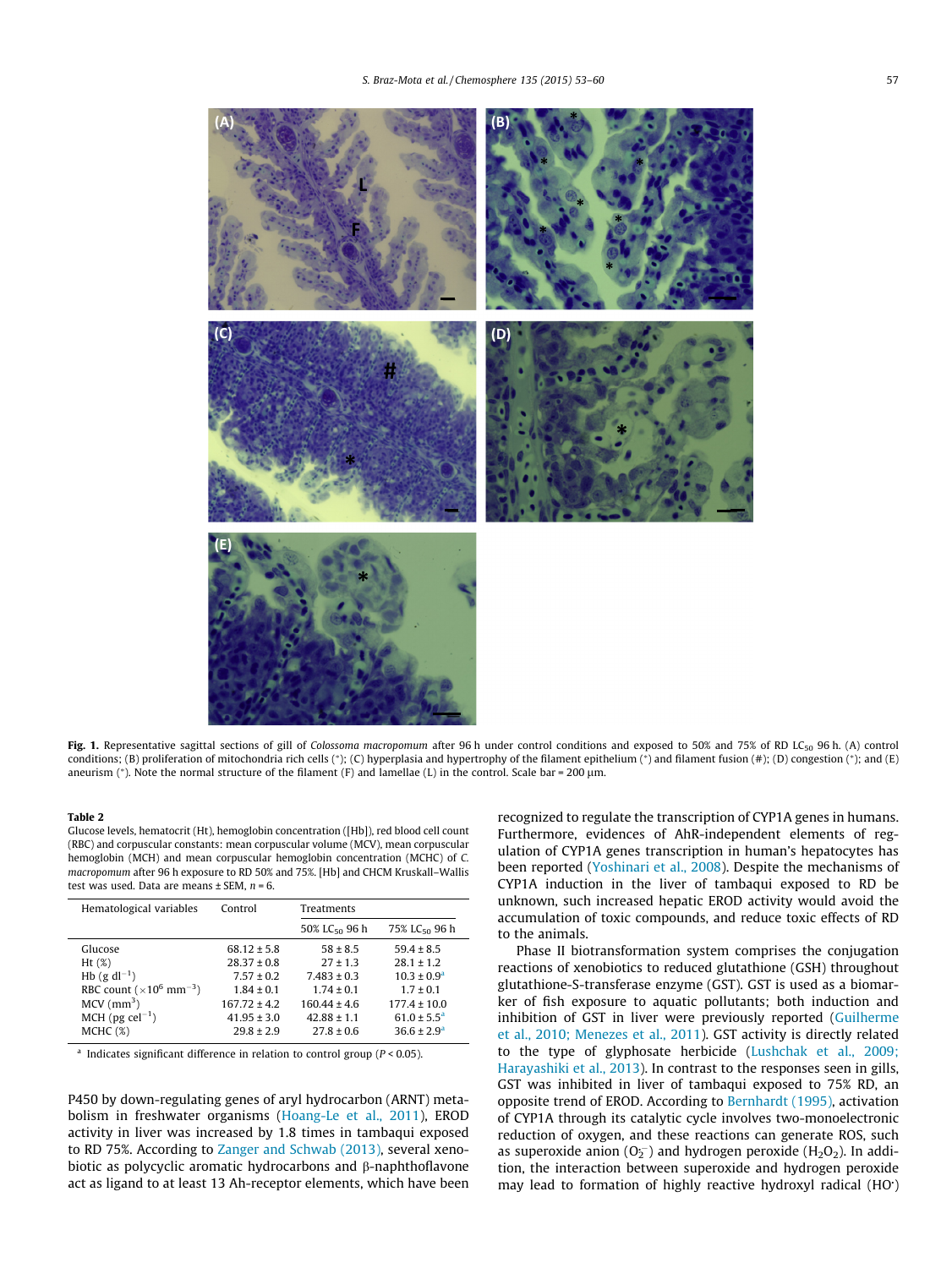

Fig. 2. Liver and gill glutathione-S-transferase (GST) (A), glutathione-peroxidase (GPx) (B), and superoxide dismutase (SOD) (C) of C. macropomum after 96 h exposure to RD 50% and 75%. Columns represent means and vertical lines represent SEM.  $*$ Indicates significant difference compared to control group ( $P < 0.05$ ).

(Haber and Weiss, 1934), which is recognized as GST inhibitor (Kehrer, 2000). Thus, it is possible that the first biotransformation phase CYP1A metabolizes glyphosate-based herbicide in tambaqui liver generating ROS and inhibiting phase II GST.

GPx activity was significantly higher (2.5 times) in the liver of tambaqui exposed to 75% RD, whereas no effect was seen in SOD. SOD and GPx are recognized as free radicals scavengers, acting to neutralize superoxide anion (O<sub>2</sub><sup>-</sup>) and hydrogen peroxide (H<sub>2</sub>O<sub>2</sub>) produced by different pathways that involve endogenous compounds and various xenobiotics (Kehrer, 2000). In fact, GPx and SOD varies according to RD exposure relatively to glyphosate



Fig. 3. Liver Ethoxyresorufin-O-deethylase (EROD) activity of C. macropomum after 96 h exposure to RD 50% and 75%. Columns represent means and vertical lines represent SEM. \*Indicates significant difference compared to control group  $(P < 0.05)$ .



Fig. 4. Genetic Damage Indicator (GDI) in erythrocytes of C. macropomum after 96 h exposure to RD 50% and 75%. Columns represent means and vertical lines represent SEM. \*Indicates significant difference compared to control group ( $P < 0.05$ ).

formulation and fish species (Lushchak et al., 2009; Menezes et al., 2011).

GPx immediately produces  $H_2O_2$  (Hermes-Lima, 2004). GPx increases in tambaqui liver support the hypothesis that the exposure to higher RD concentration stimulates production of ROS, despite no increase in liver SOD activity. According to Lushchak et al. (2009), many pathways induce oxidative stress in animals exposed to xenobiotic. However, it is accepted that herbicides decrease antioxidant potential by inhibition of antioxidant enzymes (Modesto and Martinez, 2010a). Thus, it is possible that tambaqui exposed to RD 75% increased GPx activity in liver as an attempt to eliminate excess of ROS generated by the first biotransformation phase.

Although the exposure to RD 75% promoted biotransformation and antioxidant defense in tambaqui, the exposure to other RD concentrations induced genotoxic effects as seen by the increase in DNA damage. Similar results were reported in other teleosts as P. lineatus (Cavalcante et al., 2008) and Anguilla anguilla (Guilherme et al., 2010) acutely exposed to RD sub-lethal concentrations. Damage to DNA occurs at pro-oxidant conditions generating oxidative stress (Santos and Martinez, 2012). To prevent DNA damage the xenobiotic conjugation with GSH must occur through GST, which makes xenobiotic excretion easier (Hermes-Lima,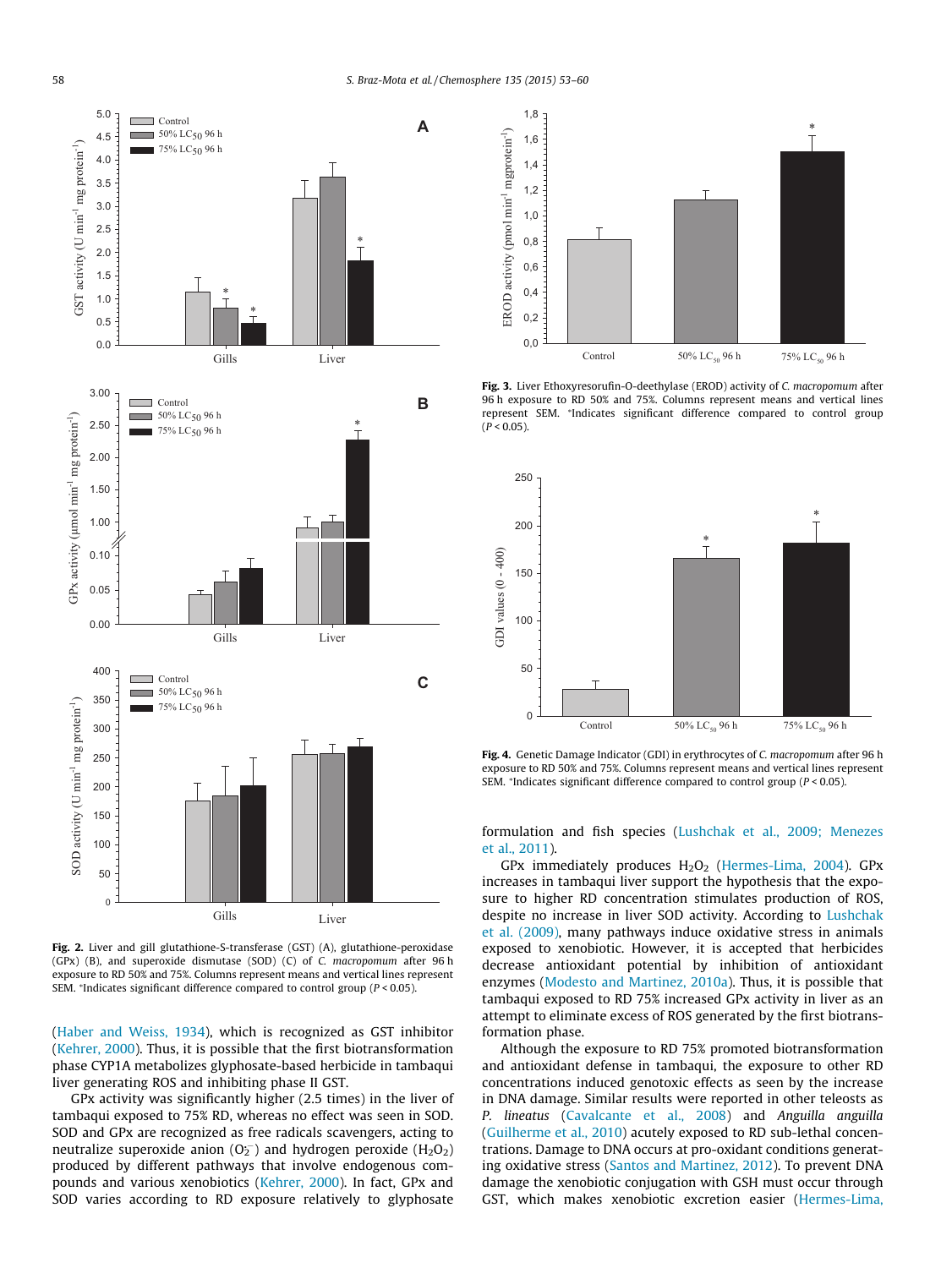

Fig. 5. Brain acetylcholinesterase (AChE) activity of C. macropomum after 96 h exposure to RD 50% and 75%. Columns represent means and vertical lines represent SEM. \*Indicates significant difference compared to control group (P < 0.05).

2004). However, if the ability to generate antioxidant defense is not enough to neutralize ROS produced by herbicide exposure or EROD, cellular and DNA injuries might occur (Guilherme et al., 2010), as observed in the present analysis.

In addition to genotoxic effect, exposure for 96 h to RD promoted significant inhibition of brain AChE in tambaqui (1.8 and 1.4 times reduction in AChE activity in fish exposed to 50% and 75% RD, respectively). Several studies reported a relationship between AChE and contaminants in the aquatic environment (Glusczak et al., 2006; Modesto and Martinez, 2010b). The decrease of brain AChE activity observed for tambaqui in this study is in agreement with the findings for other Neotropical fishes, as P. lineatus (Modesto and Martinez, 2010b) and L. obtusidens (Glusczak et al., 2006) exposed to sub-lethal concentrations of this herbicide. The reduction in brain AChE activity generates the accumulation of acetylcholine at synapses, which, in turn, affects the normal functioning of nervous system and may affect locomotion and equilibrium (Bretaud et al., 2000). As brain AChE of tambaqui is sensitive to sub-lethal concentrations of RD, it may cause severe behavioral impairments of tambaqui.

RD concentrations tested in the present study were higher than the ones detected in natural freshwater bodies, which ranged between 0.01 and 1.7 mg  $L^{-1}$  (Guilherme et al., 2010). However, these herbicides are new synthetic agents to aquatic environments, and their effects on population are still poorly predictable (Lushchak et al., 2009). Our findings indicate that an acute exposure to RD sub-lethal concentrations promotes histopathological damage in gills, which are associated with alteration in hematological parameters. Moreover, activation of EROD and disturbances in liver antioxidant defense (GPx), suggest an increased ROS production in these animals, leading to an intense pro-oxidant condition, causing the genotoxic and neurological effects observed in this study. Thus, RD is potentially toxic to tambaqui and possibly to other tropical fish species.

#### Acknowledgements

FAPEAM and CNPq supported this study through INCT-ADAPTA grant to ALV. SBM was supported by an undergrad student fellowship from CNPq (CNPq: 101762/2011-9). HSH was supported by CNPq PhD fellowship. RMD was recipient of a CNPq Post-Doc fellowship. ALV and VMFAV are recipients of Researcher Fellowships (CNPq). The authors thank Wallice Paxiuba Duncan and Federal University of Amazon for supporting histopathological analysis.

#### References

- Araújo, R.S., Garcia, M.V.B., Garcia, T.B., 2008. Toxicidade aguda do herbicida Glifosato (Roundup®) para Danio rerio (Teleostei, Cyprinidae), em condições tropicais. In: Anais da III Jornada de Iniciação Científica da Embrapa Amazônia Ocidental. Ed. 57. ISSN 1517–3135.
- Assis, H.C.S., Nicareta, L., Salvo, L.M., Klemz, C., Truppel, J.H., Calegari, R., 2009. Biochemical biomarkers of exposure to deltamethrin in freshwater fish, Ancistrus multispinis. Braz. Arch. Biol. Technol. 52, 1401–1407.
- Assis, C.R.D., Castro, P.F., Amaral, I.P.G., Vero, E., Carvalho, N.M.M., Junior, L.B.C., Bezerra, R.S., 2010. Characterization of acetylcholinesterase from the brain of the amazonian tambaqui (Colossoma macropomum) and in vitro effect of organophosphorus and carbamate pesticides. Environ. Toxicol. Chem. 29, 2243– 2248.
- Bernhardt, R., 1995. Cytochrome P450: structure, function, and generation of reactive oxygen species. Rev. Physiol. Biochem. Pharmacol. 127, 137–221.
- Bradford, M.M., 1976. A rapid and sensitive method for the quantification of microgram quantities of protein utilizing the protein-dye binding. Anal. Biochem. 72, 248–254.
- Bravo, M.I.S., Medina, J., Marcano, S., Finol, H.J., Boada-Sucre, A., 2005. Effects of herbicide on the kidneys of two venezuelan cultured fish: Caquetaia kraussii and Colossoma macropomum (Pisces: Ciclidae and Characeae). Rev. Biol. Trop. 53, 55–59.
- Bretaud, S., Toutant, J.P., Saglio, P., 2000. Effects of carbofuran, diuron and nicosulfuron on acetylcholinesterase activity in goldfish (Carassius auratus). Ecotoxicol. Environ. Saf. 47, 117–124.
- Cavalcante, D.G.S.M., Martinez, C.B.R., Sofia, S.H., 2008. Genotoxic effects of roundup on the fish Prochilodus lineatus. Mutat. Res., Genet. Toxicol. Environ. Mutagen. 655, 41–46.
- Ellman, G.L., Courtney, K.D., Andres, J.V., Featherstone, R.M., 1961. A new and rapid colorimetric determination of acetylcholinesterase activity. Biochem. Pharmacol. 7, 88–95.
- Giesy, J.P., Dobson, S., Solomon, K.R., 2000. Ecotoxicological risk assessment for roundup herbicide. Rev. Environ. Contam. Toxicol. 167, 35–120.
- Glusczak, L., Miron, D.S., Crestani, M., Fonseca, M.B., Pedron, F.A., Duarte, M.F., Vieira, V.L.P., 2006. Effect of glyphosate herbicide on acetylcholinesterase activity and metabolic and hematological parameters in piava (Leporinus obtusidens). Ecotoxicol. Environ. Saf. 65, 237–241.
- Glusczak, L., Loro, V.L., Pretto, A., Moraes, B.S., Raabe, A., Duarte, M.F., Fonseca, M.B., Menezes, C.C., Valladão, D.M.S., 2011. Acute exposure to glyphosate herbicide affects oxidative parameters in Piava (Leporinus obtusidens). Arch. Environ. Contam. Toxicol. 61, 624–630.
- Guilherme, S., Gaivão, I., Santos, M.A., Pacheco, M., 2010. European eel (Anguilla Anguilla) genotoxic and pro-oxidant responses following short-term exposure to Roundup<sup>®</sup> - a glyphosate based herbicide. Mutagenesis 25, 523-530.
- Haber, F., Weiss, J., 1934. The catalytic decomposition of hydrogen peroxide by iron salts. Proc. R. Soc. Lond. Ser. A 147, 332–351.
- Haluzová, I., Modrá, H., Blahova, J., Havelková, M., Široká, Z., Svobodová, Z., 2011. Biochemical markers of contamination in fish toxicity tests. Interdiscip. Toxicol. 4, 85–89.
- Harayashiki, C.A.Y., Junior, A.S.V., Machado, A.A.S., Cabrera, L.C., Primel, E.G., Bianchini, A., Corcini, C.D., 2013. Toxic effects of the herbicide Roundup<sup>®</sup> in the guppy Poecilia vivipara acclimated to freshwater. Aquatic. Toxicol. 142–143, 176–184.
- Hermes-Lima, M., 2004. Oxygen in biology and biochemistry. In: Storey, K.B. (Ed.), Functional Metabolism: Regulation and Adaptation. John Wiley and Sons Inc, Hoboken, USA, pp. 319–368.
- Hoang-Le, T., Min, J., Lee, S.K., Kim, Y.H., 2011. Gene expressions of the Dhb, Vtg, Arnt, CYP4, CYP314 in daphnia magna induced by toxicity of glyphosate and methidathion pesticides. In: Dr. Margarita Stoytcheva, (Ed.). Pesticides in the Modern World – Pests Control. and Pesticides Exposure and Toxicity Assessment. ISBN:978-953-307-457-3 http://dx.doi.org/10.5772/31797.
- Hodson, P.V., McWhirter, M., Ralph, K., Gray, B., Thivierge, D., Carey, J.H., Van Der Kraak, G., Whittle, D.M., Levesque, M.C., 1992. Effects of bleached kraft mill effluent on fish in the St. Maurice River. Quebec. Envir. Toxic. Chem. I1, 1635–1651.
- Hopkins, J., Tudhope, G.R., 1973. Glutathione peroxidase in human red cells in health and disease. Br. J. Haematol. 25, 563–575.
- Hued, A.C., Oberhofer, S., Bistoni, M.L.A., 2012. Exposure to a commercial glyphosate formulation (Roundup®) alters normal gill and liver histology and affects male sexual activity of Jenynsia multidentata (Anablepidae, Cyprinodontiformes). Arch. Environ. Contam. Toxicol. 62, 107–117.
- Hughes, G.M., Perry, S.F., Brown, V.M., 1979. A morphometric study of effects of nickel, chromium and cadmium on the secondary lamellae of rainbow trout gills. Water Res. 13, 665–679.
- Jiraungkoorskul, W., Upatham, E.S., Kruatrachue, M., Sahaphong, S., Vichasri-Grams, S., Pokethitiyook, P., 2002. Histopathological effects of Roundup, a glyphosate herbicide, on Nile tilapia (Oreochromis niloticus). Sci. Asia 28, 121–127.
- Kampen, E.J., Zijlstra, W.G., 1964. Erythrocytometric methods and their standardization. Clin. Chim. Acta 6, 538–542.
- Keen, J.H., Habig, W.H., Jakobi, W.B., 1976. Mechanism for the several activities of the glutathione-S-transferases. J. Biol. Chem. 251, 6183–6188.
- Kehrer, J.P., 2000. The Haber–Weiss reaction and mechanisms of toxicity. Toxicology 149, 43–50.
- Kobayashi, H., Sugiyama, C., Morikawa, Y., Hayashi, M., Sofuni, T.A., 1995. Comparison between manual microscopic analysis and computerized image analysis in the single cell gel electrophoresis. MMS Commun. 3, 103–115.